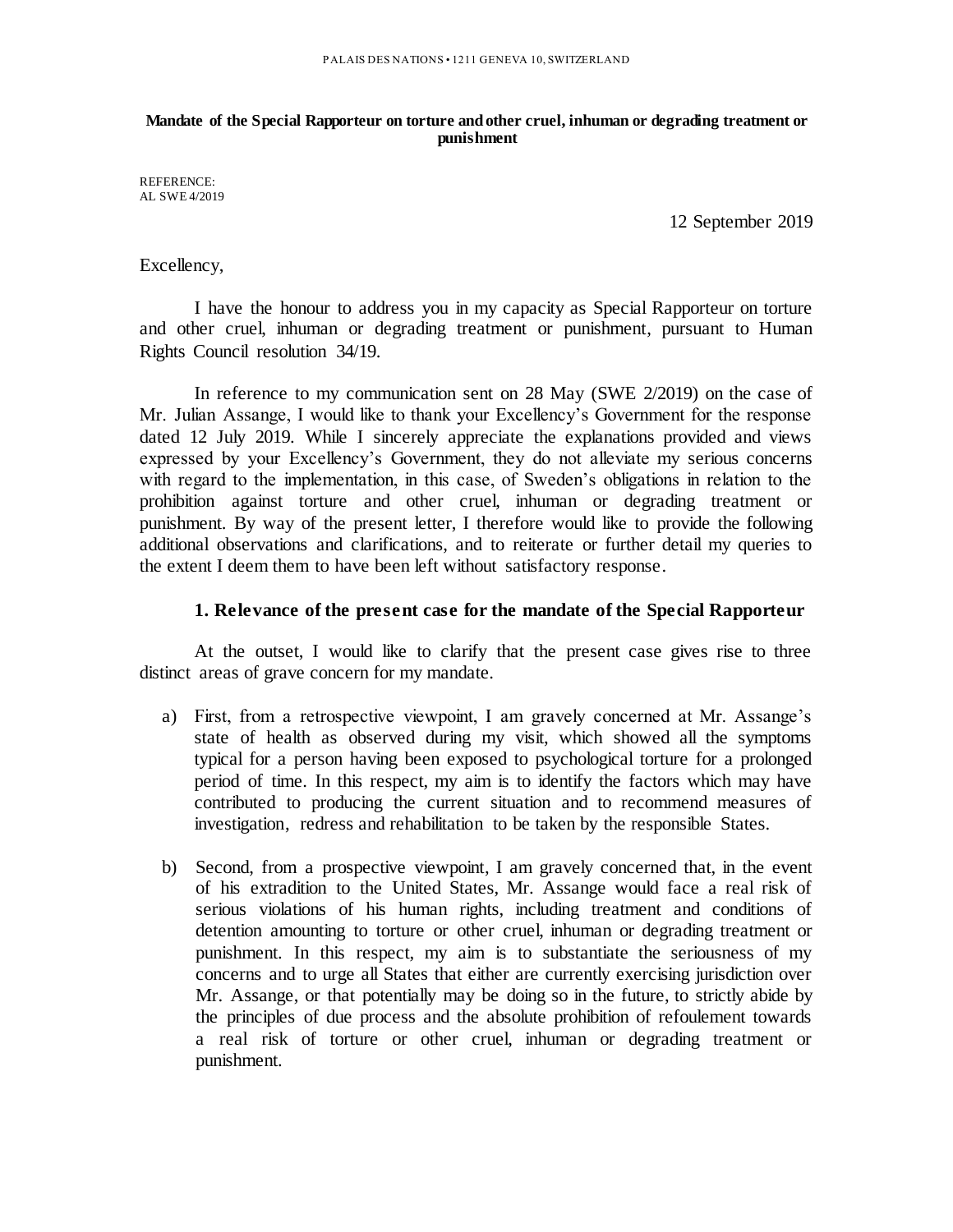c) Third, from a policy viewpoint, I am gravely concerned that Mr. Assange is being prosecuted and abused for having published evidence for serious misconduct of State officials, including international crimes involving torture and other cruel, inhuman or degrading treatment or punishment, whereas the incriminated officials themselves are being granted impunity in flagrant violation of the most basic principles of justice, human dignity and the rule of law. In this respect, my aim is to urge the involved States to live up to their international obligation to conduct a prompt and impartial investigation wherever there is reasonable ground to believe that torture or ill-treatment has been committed, instigated, consented to or acquiesced in, to prosecute any violations, including mere attempts, complicity and participation, and to provide full redress and rehabilitation to the victims.

### **2. Independence of the judiciary**

I sincerely appreciate the assertion of your Excellency's Government that it cannot interfere with, influence, or comment on the independent decisions taken by the Swedish prosecution and courts, most notably in relation to an ongoing Swedish criminal investigation. At the same time, I would recall that Sweden's international obligations in relation to the prohibition of torture and other cruel, inhuman or degrading treatment or punishment are not limited to the executive branch of Government, but apply to the country as a whole, and to all its public authorities and institutions, including the courts and prosecution, regardless of their institutional independence from the Government. The fact that, as a matter of diplomatic protocol, my communications are to be addressed to the Minister of Foreign Affairs does not prevent the Government from transmitting my observations, queries and recommendations to other relevant branches of Government, including the judiciary and the prosecution, and from seeking their responses and transmitting them back to my office. Any other interpretation would effectively prevent my mandate from examining torture and other cruel, inhuman or degrading treatment or punishment resulting from judgments, decisions, acts or omissions by the judiciary, the prosecution or the judicial police, which represent a significant proportion of the allegations received by my office on a global scale. I therefore respectfully request your Excellency's Government to render its good services with a view to ensuring that my queries are received and responded to by the appropriate authorities.

### **3. Reported arbitrariness of the preliminary investigation**

I also note that your Excellency's Government rejects any suggestion "that the Swedish public authorities had any other grounds for their actions than the investigation of the criminal offence Mr. Assange is suspected of in Sweden". The clarification of this question is relevant to my mandate, because the manner in which the preliminary investigation against Mr. Assange has been conducted by the Swedish prosecution appears to have contributed significantly, if not decisively, to various patterns of cruel, inhuman or degrading treatment which Mr. Assange has been exposed to since 2010.

At the outset, I would make clear that I do not prejudge the criminal culpability or innocence of Mr. Assange in relation to the allegations of sexual offences made against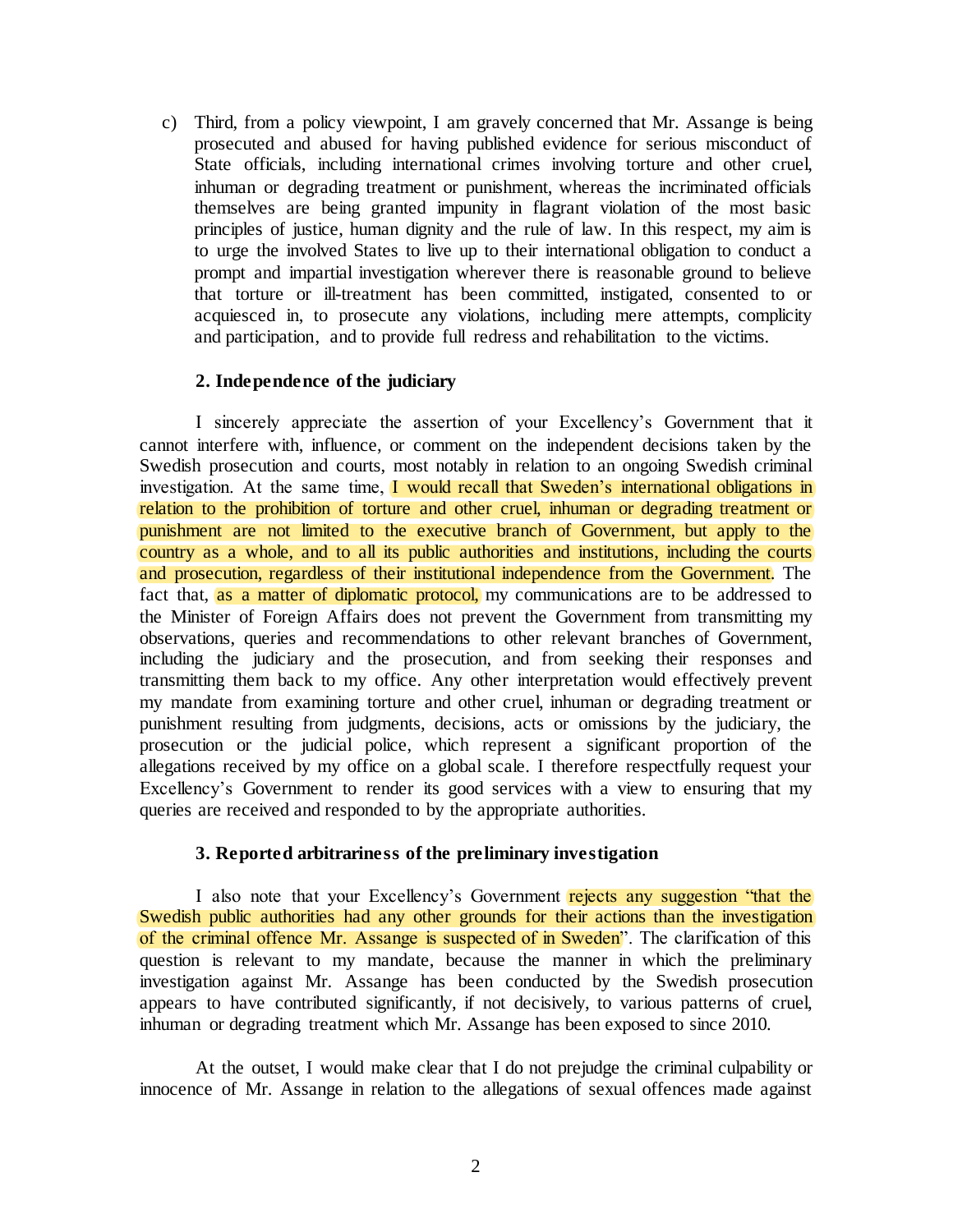him in Sweden and that, as a matter of law, Mr. Assange is both obliged and entitled to respond to these allegations in a prompt and impartial judicial proceeding guaranteeing full protection of his human rights, not only with regard to the Swedish criminal proceedings themselves, but also with regard to his potential subsequent onward extradition to the United States or any other country. It is the responsibility of the Swedish authorities to provide for an environment in which Mr. Assange can be confident that any Swedish legal proceedings against him are being conducted in good faith by independent and impartial judicial authorities, and that his human rights will be fully protected, not only in theory but also in practice. If Sweden is unable or unwilling to guarantee such an environment, then Mr. Assange is entitled to seek international protection.

In exercising and interpreting their international due process obligations, all Swedish authorities are bound, inter alia, by the prohibition of arbitrariness and the principle of good faith (Articles 26 and 31 VCLT). The presumption of good faith is defeated when, in a particular case, public authorities continuously and consistently conduct their proceedings in a manner which is incompatible with the principles of objectivity, independence, impartiality, and efficacy; when they do not make any attempt at investigating, correcting or redressing reported misconduct; and when they do not show the requisite consideration for the suspect's legitimate interests, including his right to a fair trial, the protection of his privacy and reputation and his protection from torture and other cruel, inhuman or degrading treatment or punishment.

Having examined all the evidence made available to me and without prejudice to the potential revelation of further supporting or contradicting information in the future, I am of the considered opinion that, in conjunction, the following circumstances, and acts or omissions of the Swedish authorities defeat the presumption that the preliminary criminal investigation against Mr. Assange has been, and currently is being, conducted in good faith and in compliance with the fundamental principles of due process and of justice:

- a) **Disregard for confidentiality and precaution:** In the evening of 20 August 2010, just a few hours after the two concerned women, AA and SW, had first appeared in a police station to enquire whether Mr. Assange could be compelled to take an HIV-test, the Swedish prosecution ordered the arrest of Mr. Assange and informed the tabloid newspaper 'Expressen' that he was suspected of having raped two women,
	- without making any prior attempt at giving Mr. Assange an opportunity to respond to these allegations;
	- despite the fact that, at that time, the first recorded police questioning of the first woman (AA) had not yet taken place, but started only at 11:31 hrs on the following day, 21 August 2010;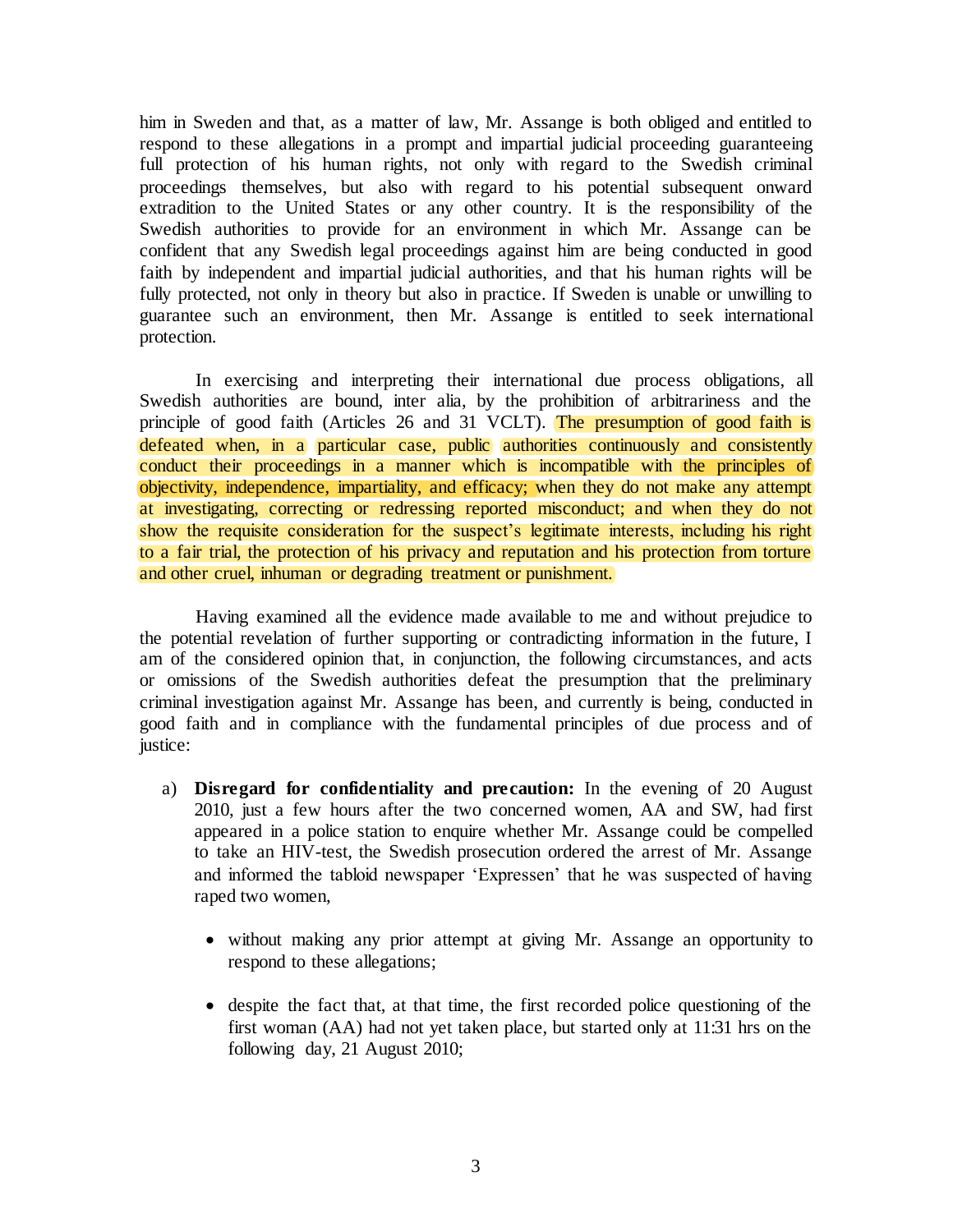- despite the fact that a few hours earlier, at 18:40 hrs on 20 August 2010, the second woman (SW) had become so emotionally distraught that she decided to suspend her questioning and to leave the police station, as soon as she was told that the prosecution intended to use her testimony to arrest Mr. Assange for suspected rape;
- despite the fact that SW had sent text messages, including during her questioning at the police station, making clear that she was "chocked (sic *shocked*) when they arrested him", that she only wanted Mr. Assange to take an HIV-test, that she did not intend to accuse him of any offence but that the police were "keen to get their hands on him" and that "it was the police who made up the charges";
- despite the fact that Mr. Assange was present in Sweden and easily could have been questioned before taking steps that would seriously and needlessly damage his reputation;
- despite the absence of any compelling evidence, any temporal urgency, or any relevant criminal history of Mr. Assange;
- and despite the requirement of anonymity, discretion and confidentiality regarding the identity of both the complainants and the suspect in preliminary investigations into allegations of sexual offence.

Similarly, on 30 August 2010, after Mr. Assange finally had been questioned by superior police officer MG, who had assured him full confidentiality, his interview was immediately leaked to the mass media.

While the Swedish **Ombudsman** for Justice is reported to have initiated an investigation into these breaches of confidentiality and precaution, this investigation appears to have been prematurely terminated or suppressed, or its conclusions have been withheld from the public. In sum, despite the strong bias and **arbitrariness** displayed already by the initial actions taken by the Swedish prosecution, and despite the unnecessary and disproportionate reputational harm resulting for Mr. Assange, no disciplinary or judicial sanctions seem to have been imposed on the responsible officials, thus displaying an official attitude of complacency, if not complicity regarding serious misconduct.

- b) **Disregard for exculpatory evidence:** Since August 2010, the Swedish prosecution has maintained and proactively disseminated an unqualified "rape suspect" narrative against Mr. Assange, despite the cardinal principle of presumption of innocence, and despite the existence of contradicting and exculpatory evidence seriously questioning the credibility of that narrative, including, most notably:
	- that, on 25 August 2010, after having examined the evidence, including the original statements of SW and AA, Chief prosecutor of Stockholm EF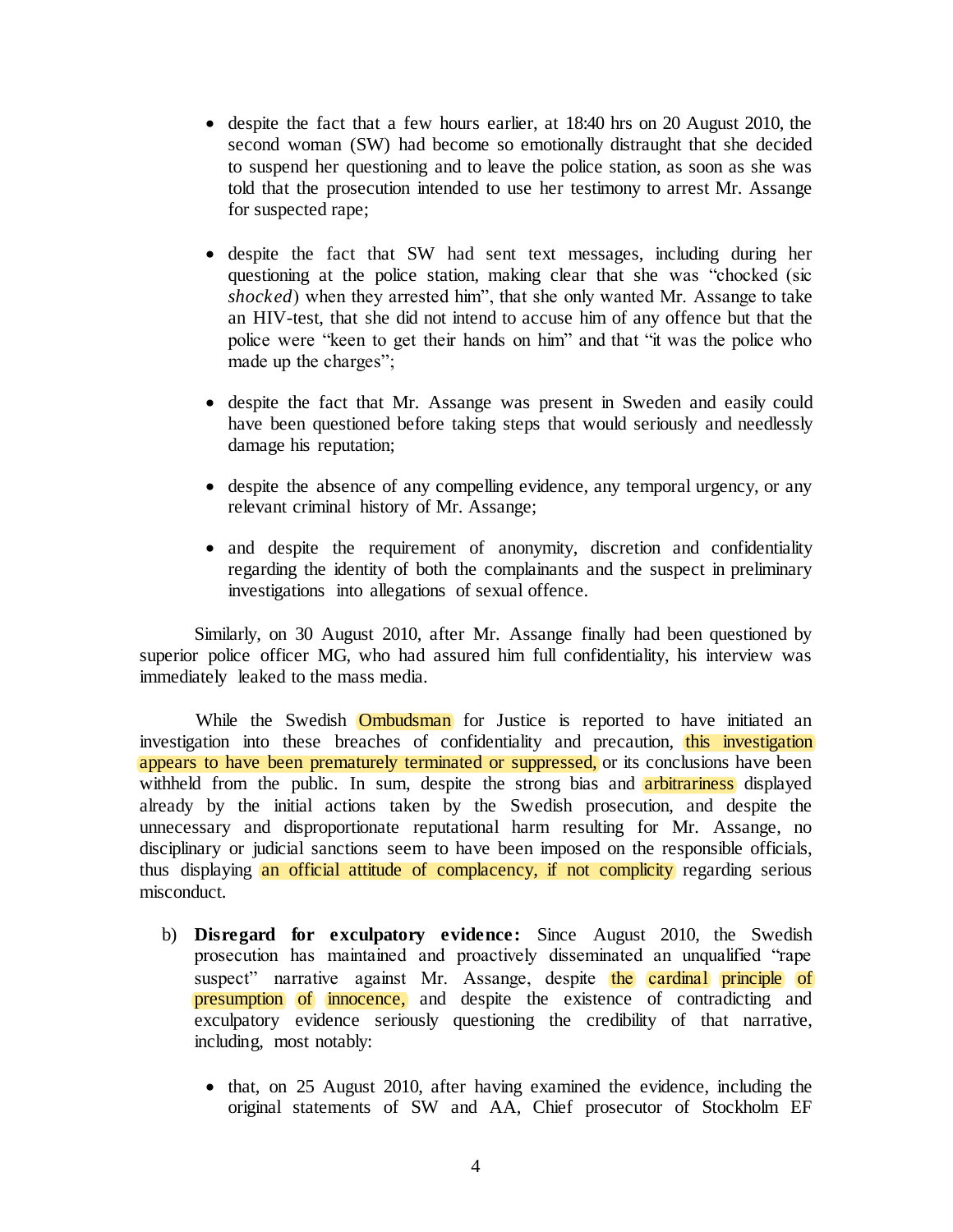formally closed the rape investigation against Mr. Assange, stating that "I do not think there is reason to suspect that he has committed rape" and that the "conduct alleged by SW disclosed no crime at all";

- that the forensic examination of a **condom** submitted as evidence, supposedly worn and torn by Mr. Assange during sexual intercourse with AA, revealed no DNA of either Mr. Assange or AA;
- that AA's own conduct and text messages (including tweets) after the alleged offence fail to support the prosecution's "rape" narrative including, inter alia: that AA insisted to continue to host Mr. Assange in her one-bedroom apartment, although several other persons expressly offered alternative accommodation for him; that AA agreed to serve as his press secretary and posted enthusiastic tweets expressing how much she enjoyed his company; that AA casually informed others about Mr. Assange's intention to engage in sexual relations with SW, whose address and contact details were known to her, but did not warn SW or anybody else about having been sexually assaulted by Mr. Assange; that AA did not intend to report any crime against Mr. Assange, but took SW to a police station where IK, a friend of hers, worked as a police officer, so that SW could enquire about the possibility of compelling Mr. Assange to take a HIV-test; and that AA publicly affirmed, in a tweet of 22 April 2013, that she had not been raped;
- that SW's own conduct, text messages and statements after the alleged offence not only discredit the prosecution's "rape" narrative, but are even indicative of efforts at manipulating and instrumentalizing SW for the purpose of falsely accusing Mr. Assange, including, inter alia: that according to SW's own words in the police report, after a brief exchange with Mr. Assange about having unprotected sex, devoid of any elements of coercion, incapacitation or deceit, SW "let him continue" to have unprotected intercourse with her, but later worried that she might have contracted HIV; that SW sent text messages during and after her questioning at the police station stating that she only wanted to get Mr. Assange to take an HIV-test, that she did not want to report any criminal offence, but was pressured into doing so by the Swedish police who were "keen to get their hands on him", and that "it was the police who made up the charges"; and that SW refused to sign her statement, suspended her questioning and left the police station as soon as she was informed that the prosecution intended to use her testimony in order to arrest Mr. Assange on suspicion of rape.

Despite strong indications that the Swedish police and prosecution deliberately manipulated and pressured SW, who had come to the police station for an entirely different purpose, into making a statement which could be used to arrest Mr. Assange on the suspicion of rape, against SW's own will and her own interpretation of her experience, no investigation for abuse of function, coercion or false accusation seems to have been conducted, and no disciplinary or judicial sanctions imposed on the responsible officials.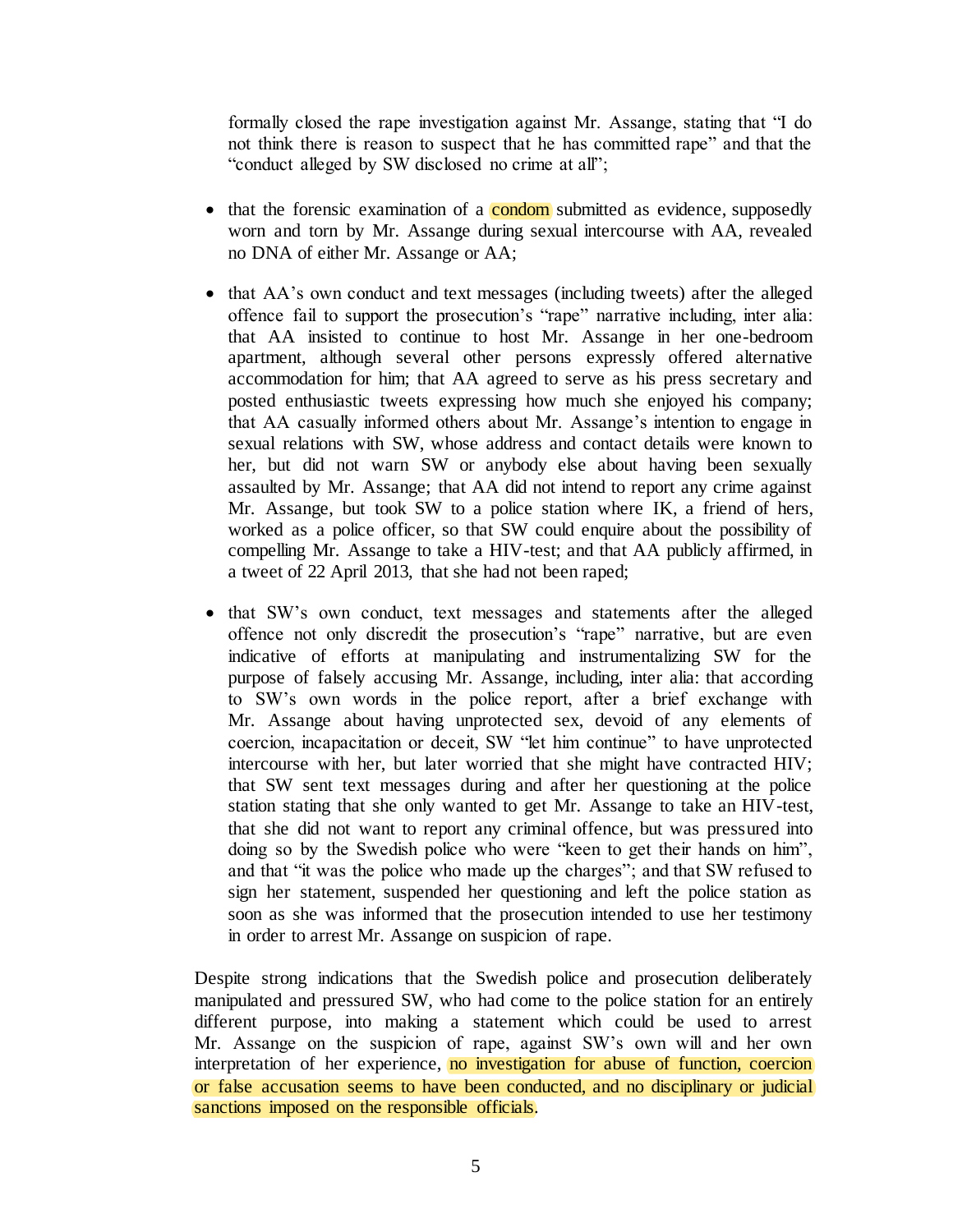- c) **Proactive manipulation of evidence:** According to evidence made available to me, once the alleged rape-case involving SW had been formally closed by the Chief prosecutor of Stockholm on 25 August 2010:
	- On the following day, on 26 August 2010, police officer IK, who had formally questioned SW on 20 August 2010, modified and replaced the content of SW's original statement in the police database, upon instruction of her superior officer MG and without consulting SW;
	- SW's modified statement was then handed to CB, the legal counsel appointed by the State to represent AA and SW, who submitted it to a different prosecutor (MN) who, based on this modified statement, re-opened the investigation against Mr. Assange for rape of SW and expanded the alleged offence against AA to several counts of coercion and sexual molestation on 1 September 2010.

Despite strong indications of deliberate suppression and manipulation of evidence by the police, no investigation seems to have been conducted, and no disciplinary or judicial sanctions imposed on the responsible officials.

- d) **Disregard for conflicts of interest:** In the context of this concerted effort towards re-opening the criminal investigation against Mr. Assange, I note with serious concern:
	- that investigating police officer IK, who conducted the formal police questioning of SW, had been a personal friend of AA's already before these events;
	- that SW's original statement of 20 August 2010, which constitutes a critical piece of evidence, is no longer available, but has been replaced on 26 August 2010 by the statement unilaterally modified by police officer IK upon instruction of her superior officer MG;
	- that superior officer MG later also conducted the formal questioning of Mr. Assange of 30 August 2010;
	- that prosecutor MN, despite requests by Mr. Assange's defence counsel, expressly refused to allow any police officer other than MG to question Mr. Assange, so that MG's reported sick leave prevented any further questioning of Mr. Assange until his departure from Sweden on 27 September 2010;
	- that legal counsel CB, who represented AA and SW, was appointed by the State for the purpose of challenging Chief Prosecutor EF's decision to close the rape investigation against Mr. Assange;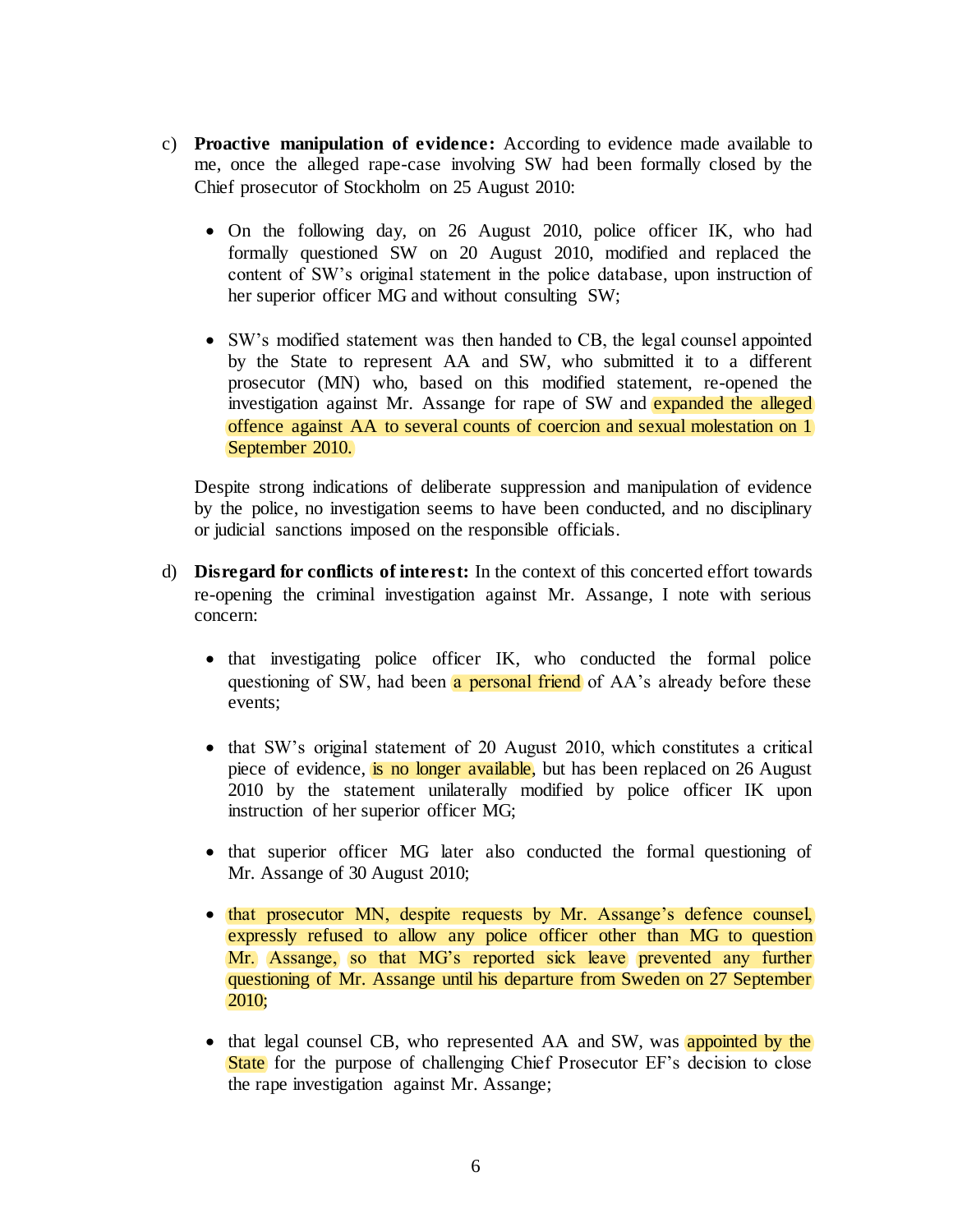- that legal counsel CB had previously served as Equality Ombudsman for the Swedish Government, and ran an attorney's office together with TB, who had been Minister of Justice at the time when Swedish security police unlawfully kidnapped and handed over two persons to CIA-custody and subsequent torture;
- that Facebook entries made by police officer IK, who had questioned SW and modified her statement, include pictures of herself with former Minister TB and show a strong bias against Mr. Assange, describing the decision of Chief Prosecutor EF to close the rape investigation as a "scandal", and expressing her confidence that the women's newly appointed legal counsel, namely "our (sic!) dear, eminent and exceedingly competent CB will hopefully establish a little order!", and that the "overrated Assange bubble (is) ready to burst";
- that complainant AA, police officer IK, her superior MG, prosecutor MN, state-appointed legal counsel CB, and former Justice Minister TB, were all connected through the same political party and/or agenda, and that some of them were even personal friends and/or campaigning together for the upcoming elections.

Although all key persons involved in manipulating the evidence and re-opening the preliminary investigation against Mr. Assange have been connected through multiple close personal and political ties and showed a strong bias against Mr. Assange, no conflicts of interest seem to have been registered or investigated, and no decisions of recusal or other remedial measures seem to have been taken with regard to the involved officials.

- e) **Disregard for the requirements of necessity and proportionality:** In November 2010, Swedish prosecutor MN decided to issue a detention order, a European Arrest Warrant, and a related Interpol "red notice" for wanted fugitives, in order for Mr. Assange to be questioned in relation to the sexual offence allegations made against him:
	- although Mr. Assange had already voluntarily submitted to questioning by the Swedish police on 30 August 2010 concerning the allegations made by AA;
	- although, thereafter, Mr. Assange had remained in Sweden at the disposal of the prosecution for more than three weeks but, despite repeated requests, was not questioned or otherwise allowed to respond to the allegations made by SW;
	- although, prior to his departure from Sweden, Mr. Assange's defence counsel had requested, and received, the prosecutor's express authorization for Mr. Assange to leave the country;
	- although, after his departure, Mr. Assange had proposed several dates on which he was prepared to return to Sweden for questioning;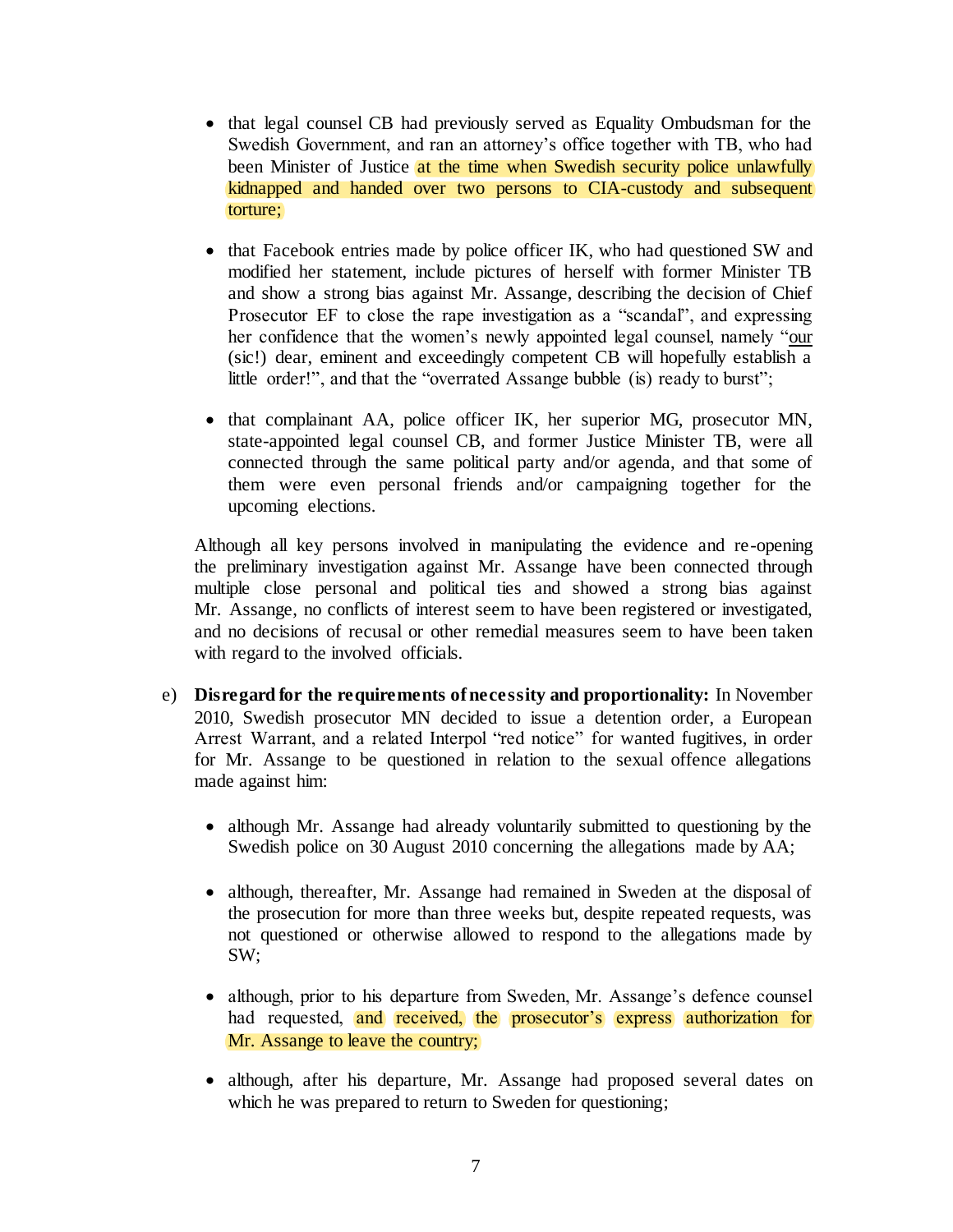- although Mr. Assange had also offered, alternatively, to respond to questions in London, or by phone, via video link, or in writing;
- although all of these possibilities were declined by the Swedish prosecutor for uncompelling reasons such as work-load, schedule incompatibility, sick leave of police officer MG, and legal obstacles that subsequently were acknowledged not to exist;
- although a public international arrest warrant for suspicion of rape would foreseeably exacerbate the unnecessary and disproportionate reputational damage already caused to Mr. Assange by the prosecution's previous breaches of confidentiality.

The prosecution's decision to refuse to question Mr. Assange personally while he was still in Sweden, and through readily available alternative means after his departure, but to aggressively pursue his arrest and extradition, appears to seriously violate the basic principle according to which a detention is permissible only when strictly necessary and proportionate. This was expressly confirmed by the refusal of Uppsala District Court, on 3 June 2019, to grant a new detention order and extradition request against Mr. Assange, ruling that the preliminary investigation could be completed, and that a decision of whether or not to press formal charges could be reached, by questioning Mr. Assange in London, a measure which Mr. Assange reportedly had always agreed to and repeatedly proposed to the Swedish prosecution.

- f) **Disregard for the right to information and adequate defence:** By the time the Swedish prosecution decided to order Mr. Assange's detention in absentia, almost three months had passed since the alleged offences. Despite repeated requests addressed to the prosecution by Mr. Assange's Swedish defence counsel (BH), however, the prosecution still refused to inform either of them of the precise allegations made against Mr. Assange, or to provide them with any other essential case documents, thus seriously violating Mr. Assange's right of information and obstructing his ability to prepare his defence in line with the basic principles of due process.
- g) **Disregard for the right of appeal to the European Court of Human Rights:**  On 15 June 2012, one day after the British Supreme Court had dismissed Mr. Assange's challenge to the Swedish extradition request, Swedish prosecutor MN reportedly requested that Mr. Assange's time window to appeal to the European Court of Human Rights be reduced to "zero", subjecting him to immediate arrest and extradition, the only conceivable purpose of which could be to deliberately deprive Mr. Assange of his right to appeal to the Court and, thereby, of his protection from potentially irreparable harm contrary to the European Convention on Human Rights.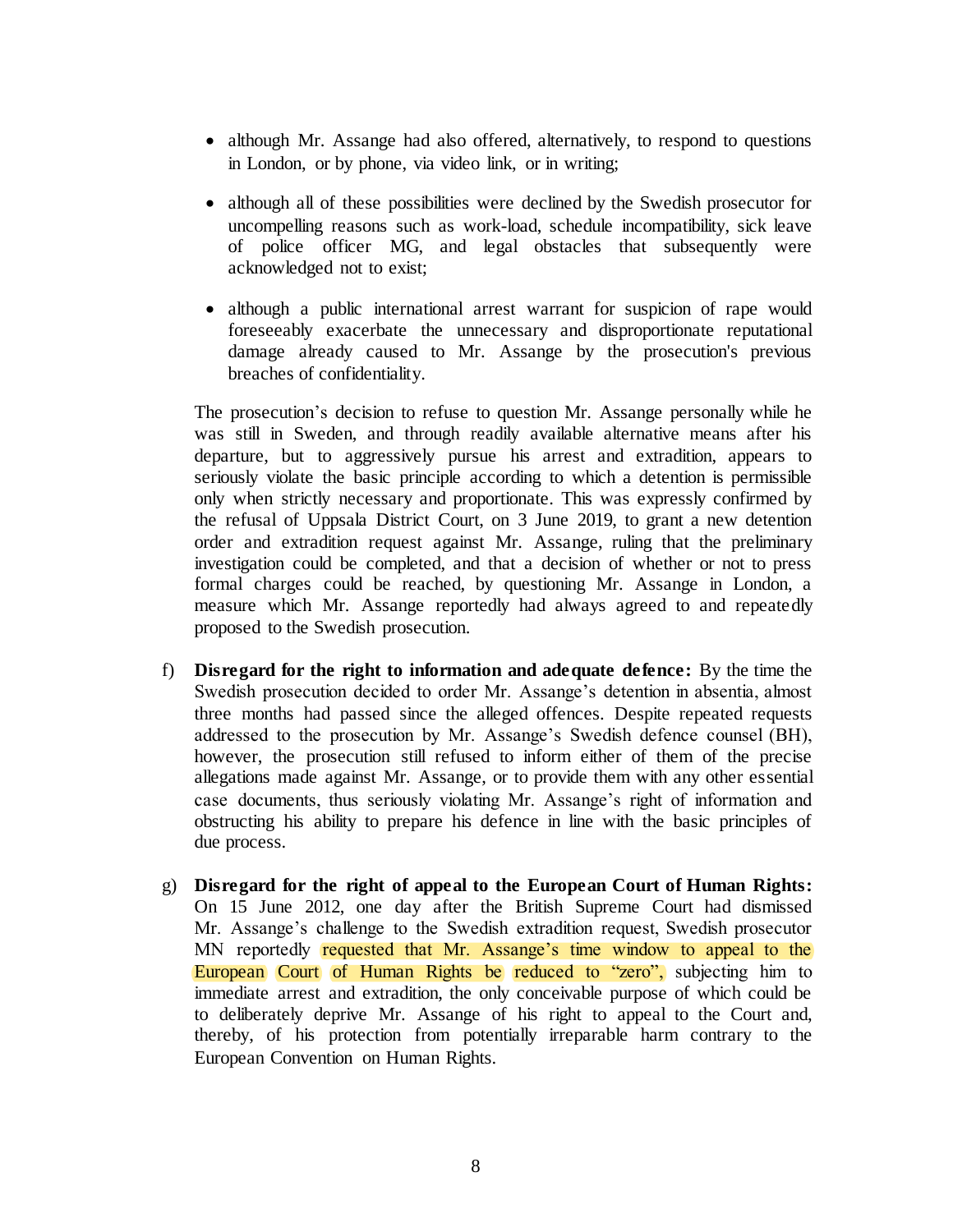- h) **Disregard for the Mutual Legal Assistance agreement:** From October 2010 until March 2015, Swedish prosecutor MN openly declined to question Mr. Assange through video link or in person in London, arguing that legal obstacles prevented her from doing so:
	- although Mr. Assange had repeatedly proposed his availability for such questioning to the Swedish prosecution;
	- although the questioning of suspects or witnesses in the United Kingdom was reportedly standard practice applied by Sweden in dozens of contemporaneous criminal investigations under the Mutual Legal Assistance agreement with the United Kingdom;
	- and although the Swedish prosecutor's refusal and subsequent procrastination caused the alleged offence against complainant AA to expire under the applicable statute of limitations, thus effectively depriving AA, Mr. Assange and the general public of any opportunity to obtain the truth and justice concerning these allegations.

It was only in March 2015 that the Swedish prosecutor agreed to question Mr. Assange in the Ecuadorian Embassy, thus disproving her earlier claims of legal obstacles, when it became clear that her continued refusal to do so would cause the Swedish Supreme Court to lift the detention order due to considerations of proportionality. Once the arrest warrant had been upheld by the Swedish Supreme Court by reference to the prosecutor's efforts of obtaining authorization to question Mr. Assange in London, however, the process was further delayed by apparent procrastination and obstruction on the part of both the Swedish and the Ecuadorian authorities, so that Mr. Assange's long-awaited questioning finally could take place only in late November 2016, more than six years after the alleged offences. As the relevant decisions of both the Swedish Supreme Court (2015) and Uppsala District Court (2019) confirm, the Swedish prosecution's inflexible insistence on Mr. Assange's extradition, instead of pursuing readily available alternative possibilities of completing its preliminary investigation, was neither required by Swedish law, nor compatible with the general due process requirement of proportionality and, therefore, raises serious doubts as to the good faith motivation of the Swedish prosecution.

- i) **Complacency or complicity with third-party interference:** Given that the Swedish investigation against Mr. Assange has no material, territorial or personal link to the United Kingdom or the United States, I am particularly concerned at the following correspondence, which suggest Swedish complacency, or even complicity, with third-party interference on the part of the British Crown Prosecution Service (CPS) and, potentially, the US Federal Bureau of Investigation (FBI):
	- In January 2011, the British Crown Prosecution Service (CPS) asserted in emails to the Swedish prosecutor: *"Please do not think that the case is being*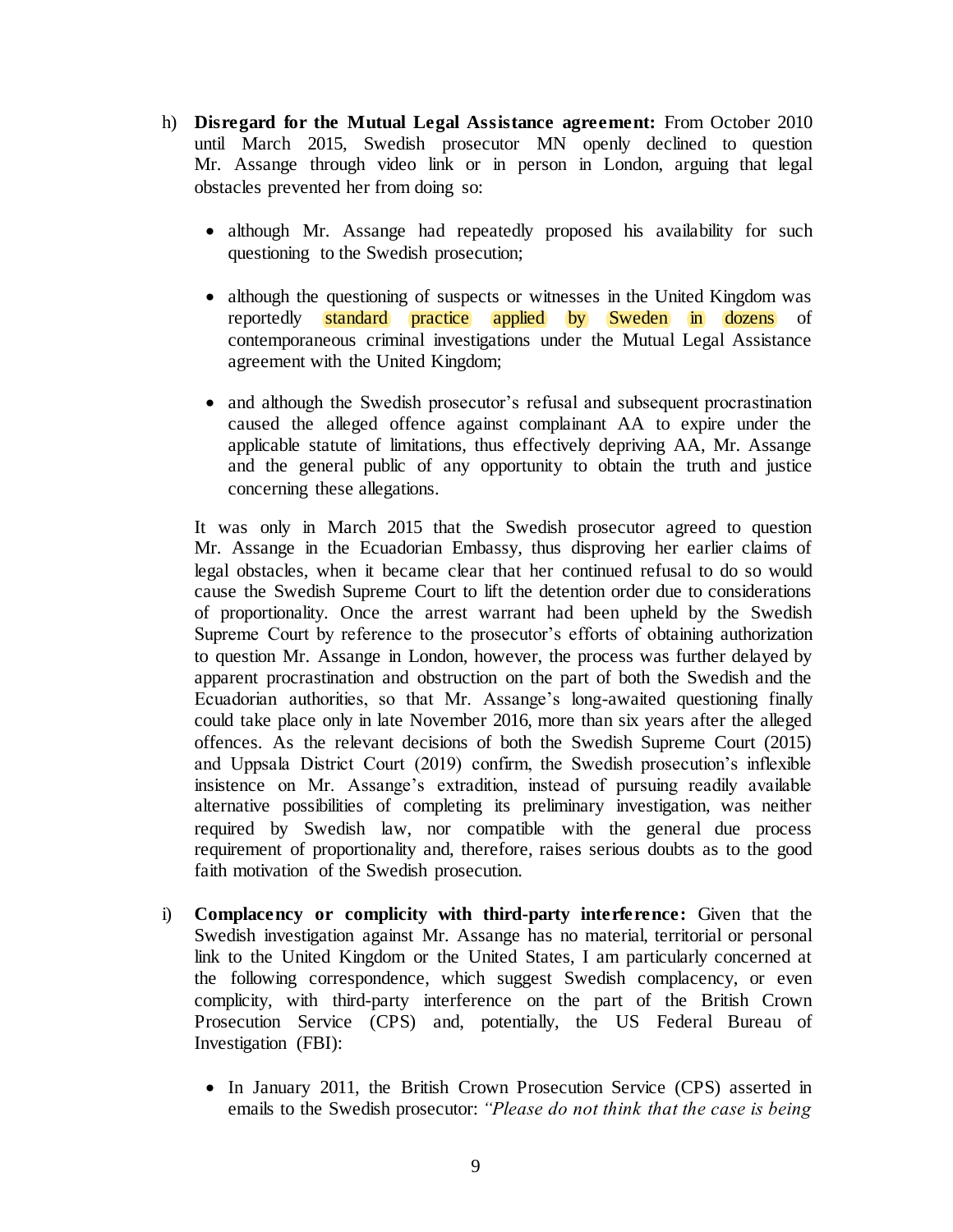*dealt with as just another extradition request"* and *"it would not be prudent for the Swedish authorities to try to interview the defendant in the UK"*.

- On 15 August 2012, in an unprecedented move triggering worldwide protest, the British Foreign Secretary sent a *note verbal* to the Ecuadorian Government warning that, if Ecuador were to offer asylum to Mr. Assange, the United Kingdom might raid the Embassy premises in order to carry out his arrest, and stating that: *"We very much hope not to get to this point"*.
- On 31 August 2012, in reference to a news article suggesting that Sweden was considering to close the investigation against Mr. Assange, the British CPS sent an email to the Swedish prosecutor urging her: *"Don't you dare get cold feet!!"*
- On 18 October 2013, referring to the possibility that Sweden may be obliged to "lift the detention order  $(...)$  and to withdraw the European arrest warrant", the Swedish prosecutor wrote to the British CPS: *"This would affect not only us but you too in a significant way"* and, subsequently, *"I am sorry that this came as a (bad) surprise. It is certainly OK for you to take your time to think this over. (…) I hope I didn't ruin your weekend."*
- On 29 November 2013, apparently referring to a news article of the previous day entitled "US ready to 'drop' plans to prosecute Julian Assange", the British CPS wrote to the Swedish prosecutor: *"I have absolutely no idea (…) what discussions or negotiations may have been going on. I most certainly have not been involved in any of them. I am not sure to what extent you are aware of this apparent (US) development (…)."*
- On 12 July 2012, the British CPS received an email from the Swedish deputy prosecutor, assuring that she and the prosecutor filed all emails related to Mr. Assange "*in special folders, not available to or traceable for anybody but ourselves"*.
- In a press conference of 19 May 2017, the Swedish prosecutor confirmed that she and her deputy had received an email from an FBI officer concerning the case of Mr. Assange, but claimed that all copies of this email had been deleted and that no one remembered the name of the sender nor the precise request made in that correspondence.

While this correspondence raises more questions than it answers, its tone and content does suggest that the British CPS had strong interests, independently from those pursued by the Swedish prosecution, in discouraging Mr. Assange's questioning in London, but also in preventing the envisaged closure of the investigation and withdrawal of the arrest warrant by Sweden – an option which the Swedish prosecutor poignantly described as a "bad surprise" not for Sweden, but for the United Kingdom, which the British CPS would need think through carefully .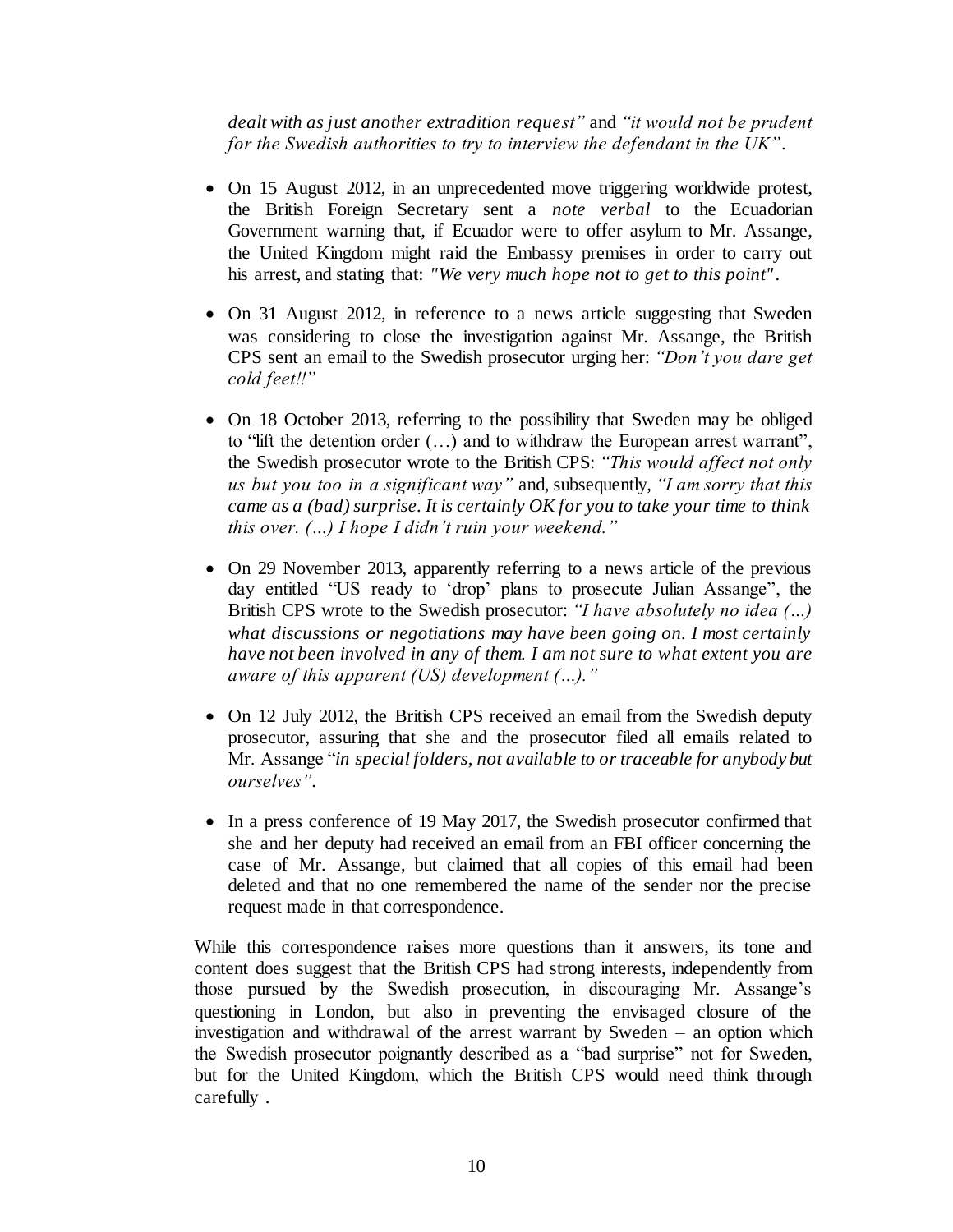- j) **Refusal to guarantee non-refoulement:** Throughout nine years of preliminary investigation against Mr. Assange, Sweden has consistently declined to provide him with assurances that, in the event of an extradition request by the United States, he would not be surrendered to the United States in violation of Art. 3 of the CAT and Art. 7 of the CCPR:
	- despite widespread international practice, particularly in extradition cases, of requesting and giving diplomatic assurances with regard to respect for human rights, including the prohibition of direct or indirect non-refoulement in case of a forthcoming extradition request by a third State;
	- although the peremptory prohibition of refoulement towards the risk of torture and ill-treatment takes precedence over any obligation or restriction that may arise under national law, or under any existing extradition treaty or other international arrangement;
	- and although Mr. Assange had a credible fear of extrajudicial onward extradition by Sweden to the United States, particularly given Sweden's history of arbitrarily handing over persons to CIA custody and subsequent torture (Agiza v. Sweden, CAT/C/34/D/233/2003, and Alzery v. Sweden, CCPR/C/88/D/1416/2005).

In this context, I would note that, in a letter dated 10 April 2019, the British authorities declined to engage in a dialogue with my mandate regarding a potential US extradition request for Mr. Assange, stating "that it would not be appropriate for officials to speculate on hypothetical scenarios". The following day, on 11 April 2019, Mr. Assange was expelled from the Ecuadorian Embassy and arrested by the British police, triggering the immediate disclosure of a US extradition request which clearly had been planned, prepared, and coordinated well in advance and was based on a secret Grand Jury indictment dated 6 March 2018.

While your Excellency's Government claims that "any discussion about an extradition of Mr. Assange to a third state is therefore strictly hypothetical", both general international diplomatic practice in high-profile extradition cases and information made available to me concerning the case of Mr. Assange suggest that preliminary exchanges between Sweden and the United States regarding a potential extradition request would already have taken place, thus rendering the envisaged scenario anything but hypothetical.

- k) **Pervasive procedural procrastination:** More generally, I observe with serious concern that:
	- between 2010 and 2019, the preliminary investigation conducted against Mr. Assange in Sweden has been opened by one prosecutor, closed by another, re-opened and then closed again by a third, only to be re-opened by a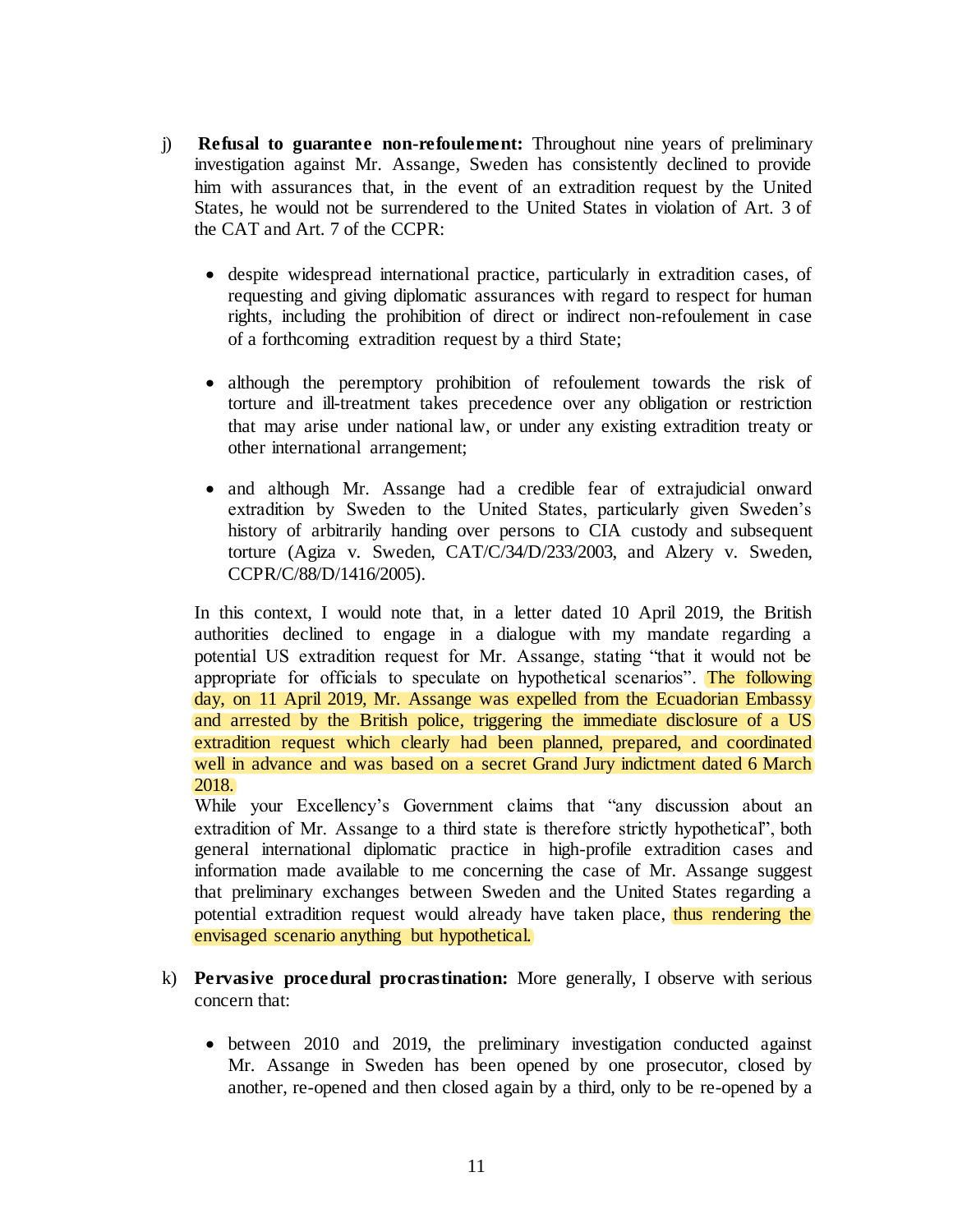fourth, without any decisive procedural progress being achieved for almost a decade;

- in the course of more than nine years of "preliminary" investigation, Mr. Assange has been questioned twice, numerous statements from complainants and witnesses have been collected, and several DNA-analyses have been carried out, but the prosecutor is still unable to produce sufficient evidence to press formal charges;
- in July 2019, one year before the final expiry of the applicable 10-year statute of limitation for the only remaining allegation against Mr. Assange, the Swedish prosecution claimed that its preliminary investigation still was not sufficiently advanced to allow the questioning of Mr. Assange;
- since 2010, the Swedish prosecution appears to do everything to maintain the unqualified "rape suspect" narrative it has been disseminating, while at the same time avoiding to expose the evidentiary merits of this narrative to transparency and independent public scrutiny.

Overall, the continued procrastination on the part of the Swedish prosecution, which has already caused the expiry of  $AA$ 's allegations in August 2015, is now increasingly likely to also cause  $\frac{\partial W}{\partial s}$  allegations to expire under the applicable 10-year statute of limitations, thus foreseeably depriving not only Mr. Assange, but also AA and SW, as well as the general public of any opportunity to establish the truth regarding these allegations and to ensure accountability, justice and redress. It is clear that, in this scenario, the reputational harm to Mr. Assange would be irreversible.

# **4. Sweden's disagreements with UN Human Rights Mechanisms**

I further note that your Excellency's Government disagrees both with the findings of the UN Working Group on Arbitrary Detention (WGAD) of 4 December 2015 that Mr. Assange was subject to arbitrary confinement in the Ecuadorian Embassy, and with my mandate's finding that Sweden is internationally responsible for exposing Mr. Assange to psychological torture or other cruel, inhuman or degrading treatment or punishment. While I appreciate that your Excellency's Government may have its own appreciation on some of the relevant legal underpinnings, Sweden's repeated reluctance to adequately address serious concerns expressed by the relevant UN human rights mechanisms, to alleviate unacceptable human rights impacts of its policies and practices, and to take legally required measures of investigation, prosecution, redress and rehabilitation, does not reflect positively on the credibility of Sweden's commitment to human rights, and has the potential of weakening the effectiveness of the UN human rights system as a whole.

In this context, I would like to reiterate that **Sweden has a documented history of** extra-judicially surrendering persons to US custody and subsequent torture, and of granting impunity to its responsible officials in breach of the principle of mandatory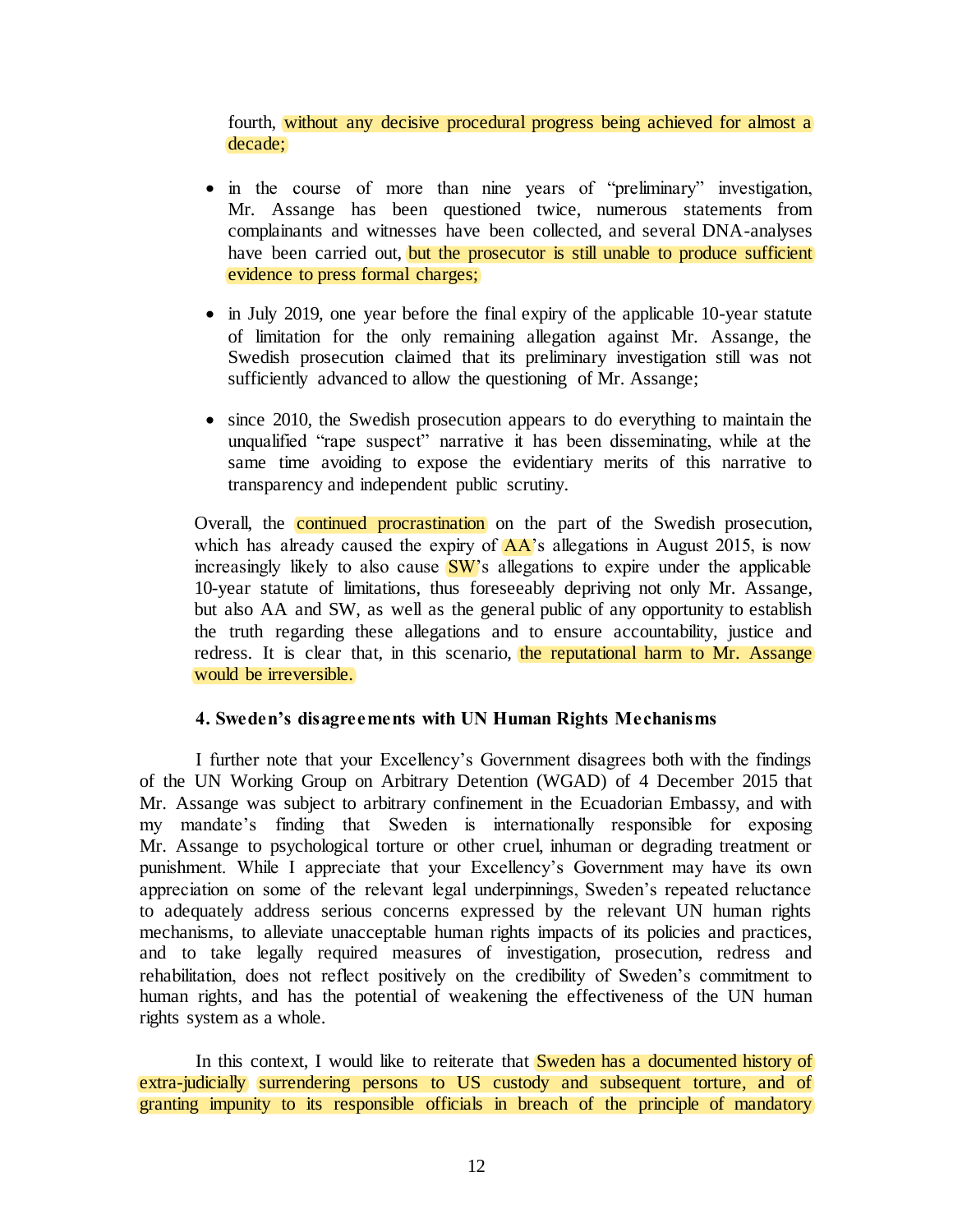criminal investigation under both international and national law (Agiza v. Sweden, CAT/C/34/D/233/2003, and Alzery v. Sweden, CCPR/C/88/D/1416/2005). I also recall that, already in the Agiza case, Sweden was found to have failed to disclose relevant information and, to cooperate fully with the UN Committee against Torture as required under the CAT (§ 13.10). Moreover, Sweden consistently refused to provide Mr. Assange with assurances against his potential onward extradition to the United States in violation of Art. 7 ICCPR and Art. 3 CAT. Against this background, exacerbated by the pervasive arbitrariness with which the criminal investigation against him was conducted by the Swedish prosecution, Mr. Assange had a credible fear that, once extradited to Sweden, he would be transferred to the United States without due regard to universally recognized principles of due process and non-refoulement.

As is well known, as soon as Mr. Assange was arrested by the British police on 11. April 2019, the United States immediately issued a request for his extradition, which indicates that the US authorities were well aware of, and prepared for, the impending arrest. This illustrates that, irrespective of whether or not Sweden has already received a formal US extradition request, it was reasonable for Mr. Assange to expect that such a request would be issued immediately if ever he were to come under Swedish jurisdiction. Given these circumstances, it cannot be claimed in good faith that Mr. Assange's confinement in the Ecuadorian Embassy was "voluntary" and that he was "free to leave at any time", nor that it was necessary and proportionate for a lawful purpose. I therefore concur with the WGAD's opinion that Mr. Assange's confinement in the Ecuadorian Embassy amounted to arbitrary deprivation of liberty.

# **5. Arbitrary detention and torture**

While arbitrary deprivation of liberty does not necessarily amount to torture or other cruel, inhuman or degrading treatment or punishment, there is an undeniable link between both prohibitions. In conjunction, the arbitrary character of detention, its protracted and/or indefinite duration, the refusal to provide information, the denial of basic procedural rights and the increasingly intrusive, invasive and oppressive conditions of detention due to constant surveillance and harassment, can cumulatively inflict serious psychological harm which may well amount to torture or other ill-treatment (CCPR/C/116/D/2233/2013). Thus, even factors that may not necessarily amount to torture or ill-treatment when applied as an isolated measure and for a very limited period of time, such as unjustified detention, delayed access to procedural rights or moderate physical discomfort, can cross the relevant threshold if applied cumulatively and/or for a prolonged or open-ended period of time. The longer a situation of arbitrary detention and inadequate conditions lasts, and the less the affected person can do to influence their own situation, the more intense their mental and emotional suffering will become, and the higher the likelihood that the prohibition of torture and ill-treatment has been breached (A/HRC/37/50, §§25-27). In the present case, a thorough medical examination according to the Istanbul Protocol showed that this threshold has clearly been reached and that, after a prolonged exposure to a combination of arbitrary confinement and unrestrained public mobbing, Mr. Assange showed all the symptoms typical for psychological torture. Overall, there appears to have been a deliberate, sustained and concerted effort by the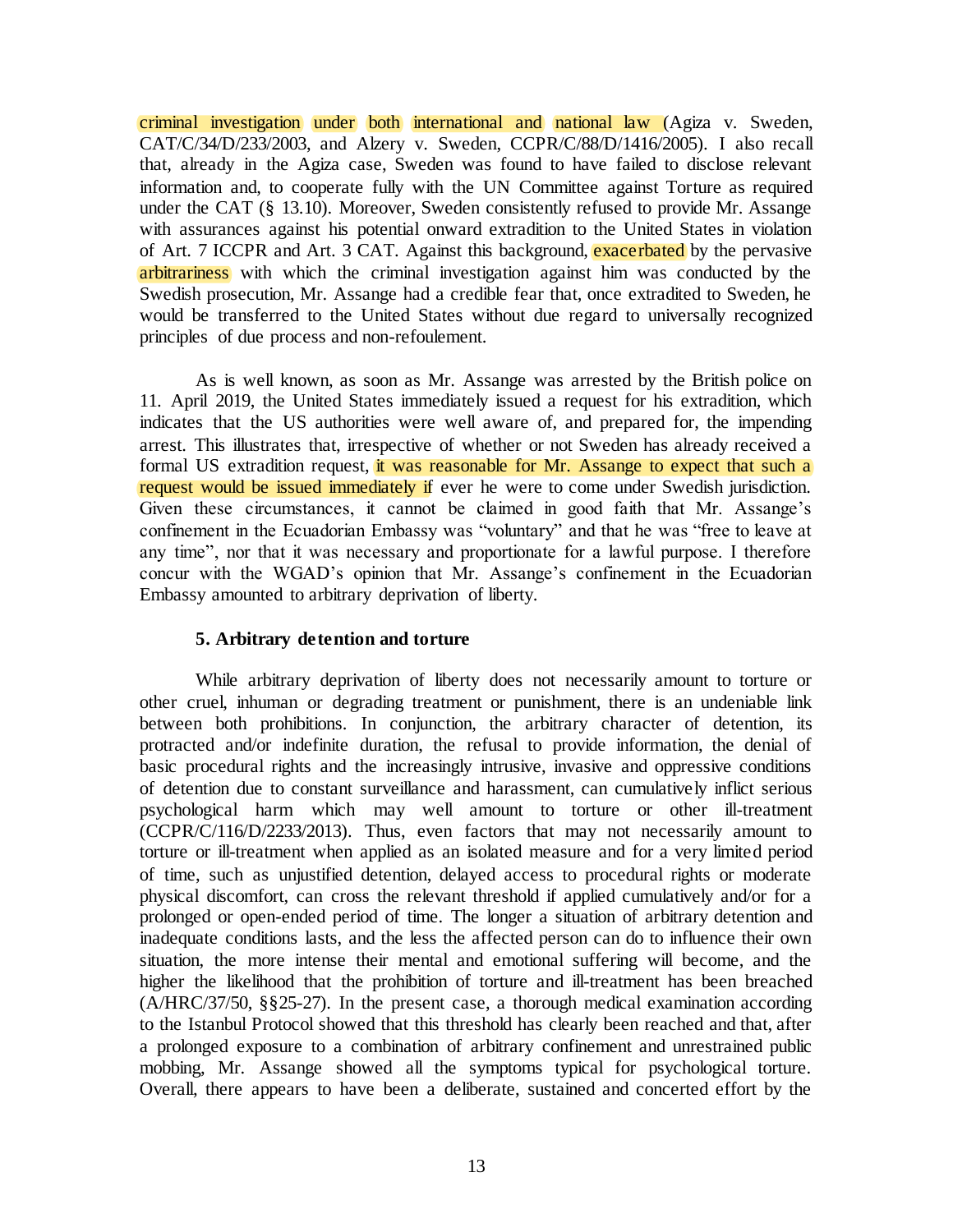United States, Sweden, the United Kingdom and, more recently, Ecuador, with a view to isolating, demonizing, harassing and, ultimately, silencing Mr. Assange.

## **6. International responsibility of Sweden**

The medical, factual and circumstantial evidence at my disposal shows that the manner in which Sweden conducted its preliminary investigation against Mr. Assange, including the unrestrained and unqualified dissemination and perpetuation of the "rapesuspect" narrative, was the primary factor that triggered, enabled and encouraged the subsequent campaign of sustained and concerted public mobbing and judicial persecution against Mr. Assange in various countries, the cumulative effects of which can only described as psychological torture. In my assessment, without the arbitrariness of the Swedish investigation, Mr. Assange most likely would not have been exposed to abuse and defamation amounting to torture or other cruel, inhuman or degrading treatment or punishment.

This mandate has consistently taken the position that the prohibition of torture and other ill-treatment is **not** territorially limited  $(A/70/303$ , para  $65-66$ ) and that its applicability does not depend on physical custody, but on the ability of a State to inflict pain, suffering or humiliation meeting the definitional requirements of articles 1 or 16 of the CAT (A/72/178, para 33-36). Moreover, the obligation to take effective preventative measures under articles 2 and 16 CAT is not limited to potential victims within the State's jurisdiction, but "clearly encompasses action taken by States in their own jurisdictions to prevent torture or other ill-treatment extraterritorially"  $(A/70/303, \S 33)$ . Thus, **irrespective** of geographical location of Mr. Assange, Sweden has a legal obligation to prevent, prosecute and punish acts of torture and ill-treatment against him caused from within Swedish jurisdiction, including mere "attempts", "complicity" and "participation" (Art. 4(1) CAT).

There is compelling evidence that Swedish officials have actively and knowingly contributed to the psychological torture or other cruel, inhuman or degrading treatment or punishment inflicted on Mr. Assange, whether through direct perpetration, or through complicity or participation, any of which is sufficient to trigger Sweden's international obligation to investigate, prosecute, and provide redress and rehabilitation under the CAT and the CCPR.

Moreover, by knowingly creating, sustaining, disregarding and refusing to alleviate a situation inflicting severe suffering on Mr. Assange, Sweden's international responsibility can also be based on "aid and assistance" given to one or more of the other States involved in the persecution and torture of Mr. Assange (Art. 16 ILC ARSIWA), and on other forms of joint responsibility (Art. 47 ILC ARSIWA). Finally, given that the prohibition of torture and the related principle of non-refoulement are of peremptory character, both take precedence over any other right or duty Sweden may have under international or national law.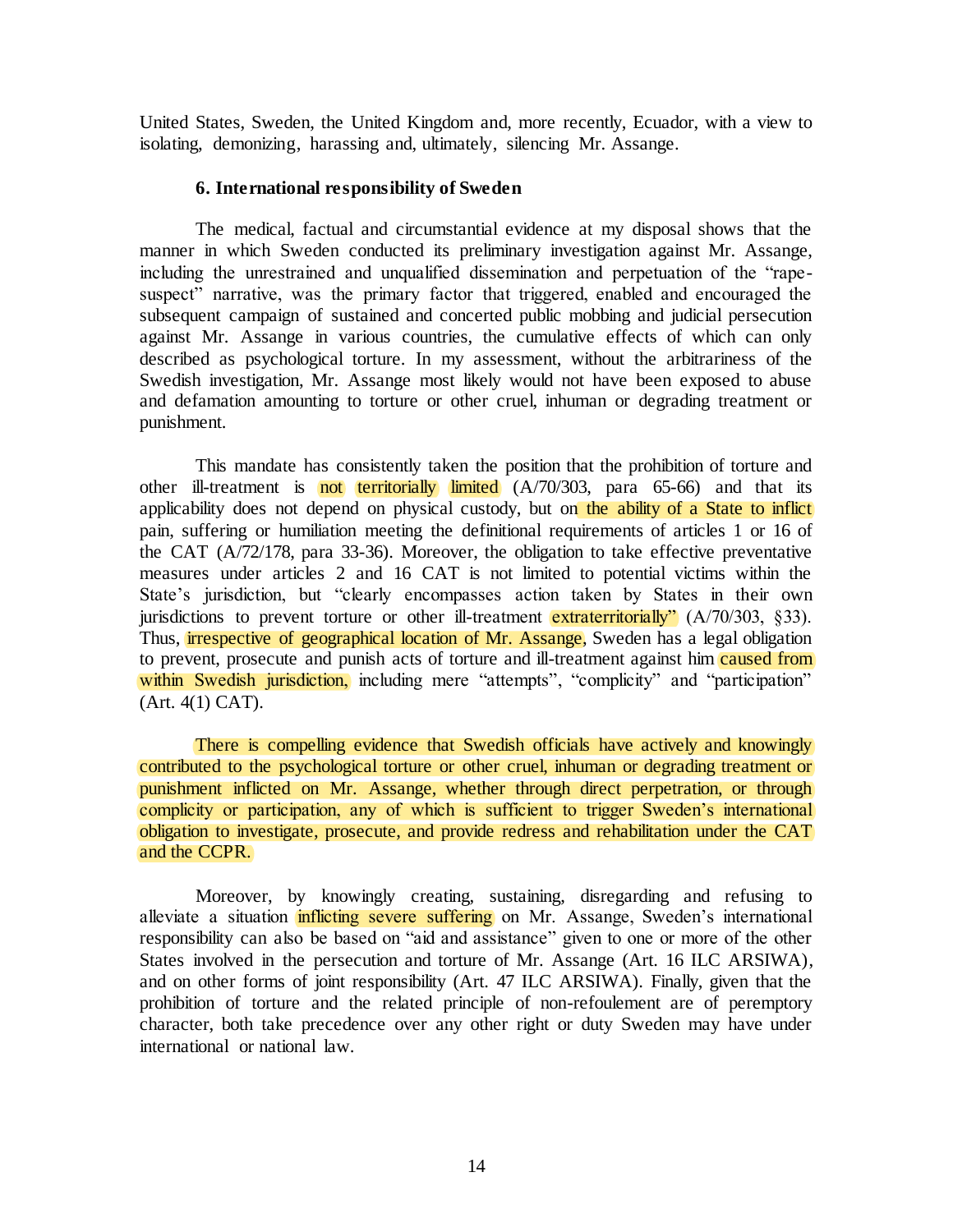#### **7. Duty to investigate, prosecute and punish**

Under Arts. 4 and 12 of the CAT, States are obliged to criminalize any act of torture, including any form of attempt, complicity and participation, and to conduct a prompt and impartial investigation wherever there is reasonable ground to believe that such an act has been committed within or from their jurisdiction. In addition, the responsibility of superior officials, whether for direct instigation or encouragement of torture or ill-treatment or for consent or acquiescence therein, must be fully investigated through competent, independent and impartial judicial authorities (CAT GC2, para 26).

Depending on the outcome of such investigation, States are obliged to prosecute and punish violations and to provide redress and rehabilitation (Arts. 5-9 and 13-14 CAT). These obligations, which can also be derived from Arts 2 and 7 CCPR, must be exercised and interpreted in line with the universally recognized principles of *pacta sunt servanda* and of good faith, in accordance with the ordinary meaning to be given to the terms of the Convention in their context and in the light of its object and purpose, namely to "make more effective the struggle against torture and other cruel, inhuman or degrading treatment or punishment throughout the world" (Preamble CAT; Art. 26 and 31 VCLT). I therefore note with satisfaction the express commitment of your Excellency's Government to the "principle of mandatory criminal investigation" in Swedish law, "which means that a criminal investigation must be initiated as soon as there is cause to believe that an offence has been committed".

As detailed in my letter of 28 May 2019, during my visit to Mr. Assange on 9 May 2019, a thorough forensic and psychiatric examination conducted in line with the "Istanbul Protocol" showed a clear pattern of symptoms typical for persons having been exposed to psychological torture for a prolonged period of time. Based on a detailed evaluation of the available evidence, I found that the arbitrary manner in which Sweden conducted and communicated its criminal investigation against Mr. Assange has contributed decisively to producing the observed medical effects symptomatic of psychological torture.

These findings by the undersigned mandate holder and two independent medical experts experienced and specialized in the examination of torture victims unquestionably provide "reasonable ground to believe" that Swedish officials have decisively contributed to Mr. Assange's psychological torture. **Swedish authorities therefore do not have the discretion to simply refute these findings, but have a clear and unequivocal treaty obligation to conduct a prompt and impartial investigation into these allegations and, in case of violations, to prosecute and punish the perpetrators, and to provide redress and rehabilitation to Mr. Assange.** 

In conclusion, therefore, I call on your Excellency's Government, in line with its treaty obligations under the CAT, the CCPR and the ECHR, to conduct a prompt and impartial investigation with a view to providing a detailed and conclusive response to the queries detailed in my letter of 28 May 2019 as restated and complemented below: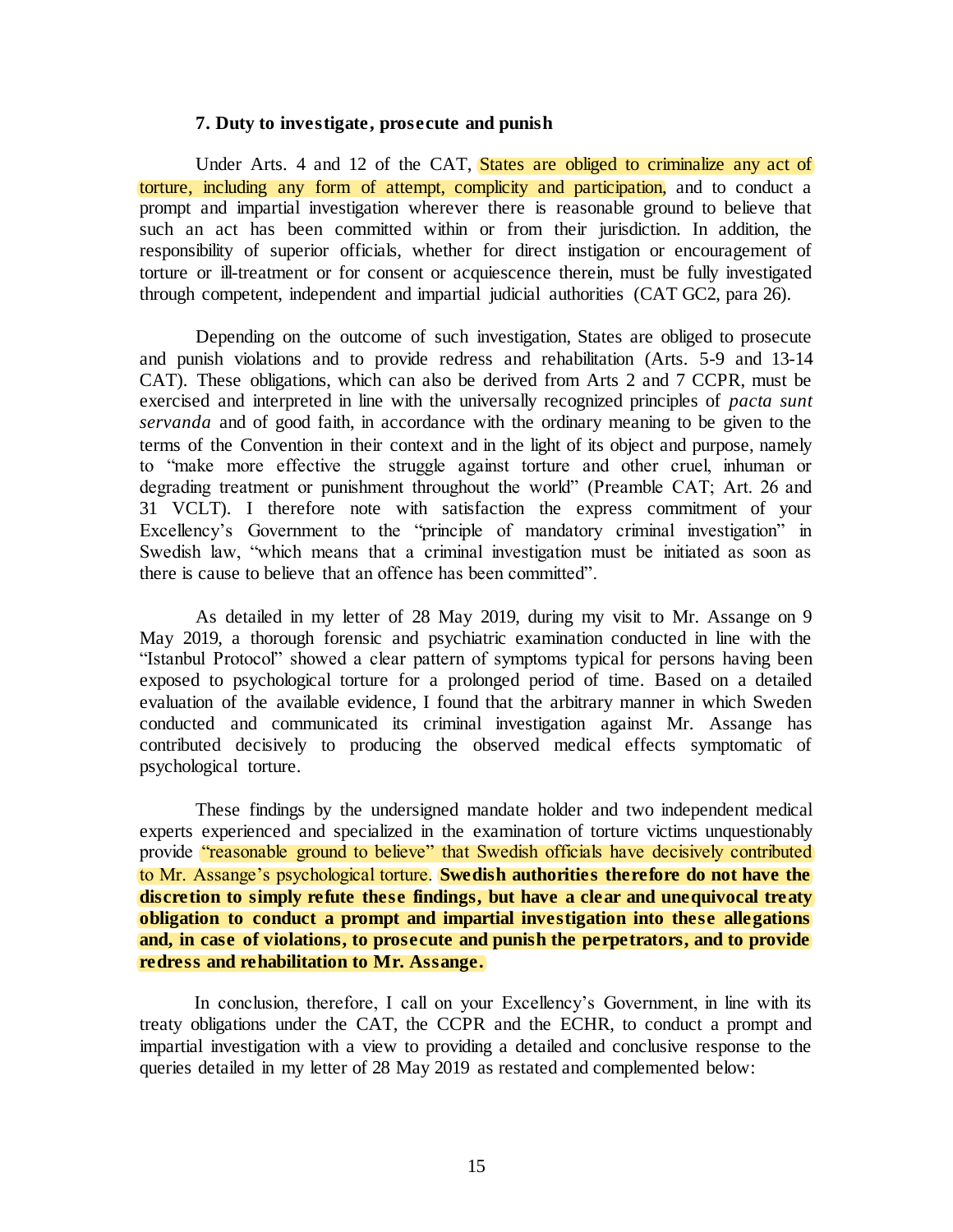- 1. Please provide **any additional information and any comment** you may have on the above-mentioned allegations and considerations.
- 2. **Please explain, point by point and in detail, the compatibility of each of the acts and omissions of the Swedish authorities described in Section 3 above,** and of the **overall impact of the Swedish investigation on the rights and reputation of Mr. Assange**, with Sweden's international human rights obligations, in particular with the presumption of innocence and with the principles of legality, impartiality, necessity, proportionality, efficacy and good faith, all of which are intrinsic due process requirements indispensable to justice and the rule of law;
- 3. Please provide the details and, where available, the results of **any investigation, and judicial or other inquiries** which may have been carried out, or which are foreseen, **in relation to my mandate's assessment of the psychological torture and other cruel, inhuman or degrading treatment or punishment inflicted upon Mr. Assange** , which resulted from acts or omissions occurring in or from the jurisdiction of Sweden. If no such measures have been taken, please explain how this is compatible with the human rights obligations of Sweden.
- 4. Please provide the details of any measures which have been taken, or which are foreseen, **for the purpose of protecting Mr. Assange from further infliction of torture and other cruel, inhuman or degrading treatment or punishment** through acts or omissions occurring in or from the jurisdiction of Sweden. If no such measures have been taken, please explain how this is compatible with the human rights obligations of Sweden.
- 5. Please provide the details of any measures which have been taken, or which are foreseen, **for the purpose of ensuring that Mr. Assange obtains redress** for the harm inflicted on him by acts or omissions occurring in or from the jurisdiction of Sweden, including fair and adequate compensation and the means for full physical, psychological and reputational rehabilitation. If no such measures have been taken, please explain how this is compatible with the human rights obligations of Sweden.

Should Mr. Assange come under Swedish jurisdiction for any reason, I urge your Excellency's Government to **refrain from expelling, extraditing or otherwise surrendering Mr. Assange to the United States or any other jurisdiction**, until his right to asylum under refugee law or subsidiary protection under international human rights law has been determined in a transparent and impartial proceeding granting all due process and fair trial guarantees, including the right to appeal to any relevant international judicial or non-judicial mechanism. Finally, I urge all relevant Swedish authorities to cease disseminating, without delay, any news or information prejudicial to Mr. Assange's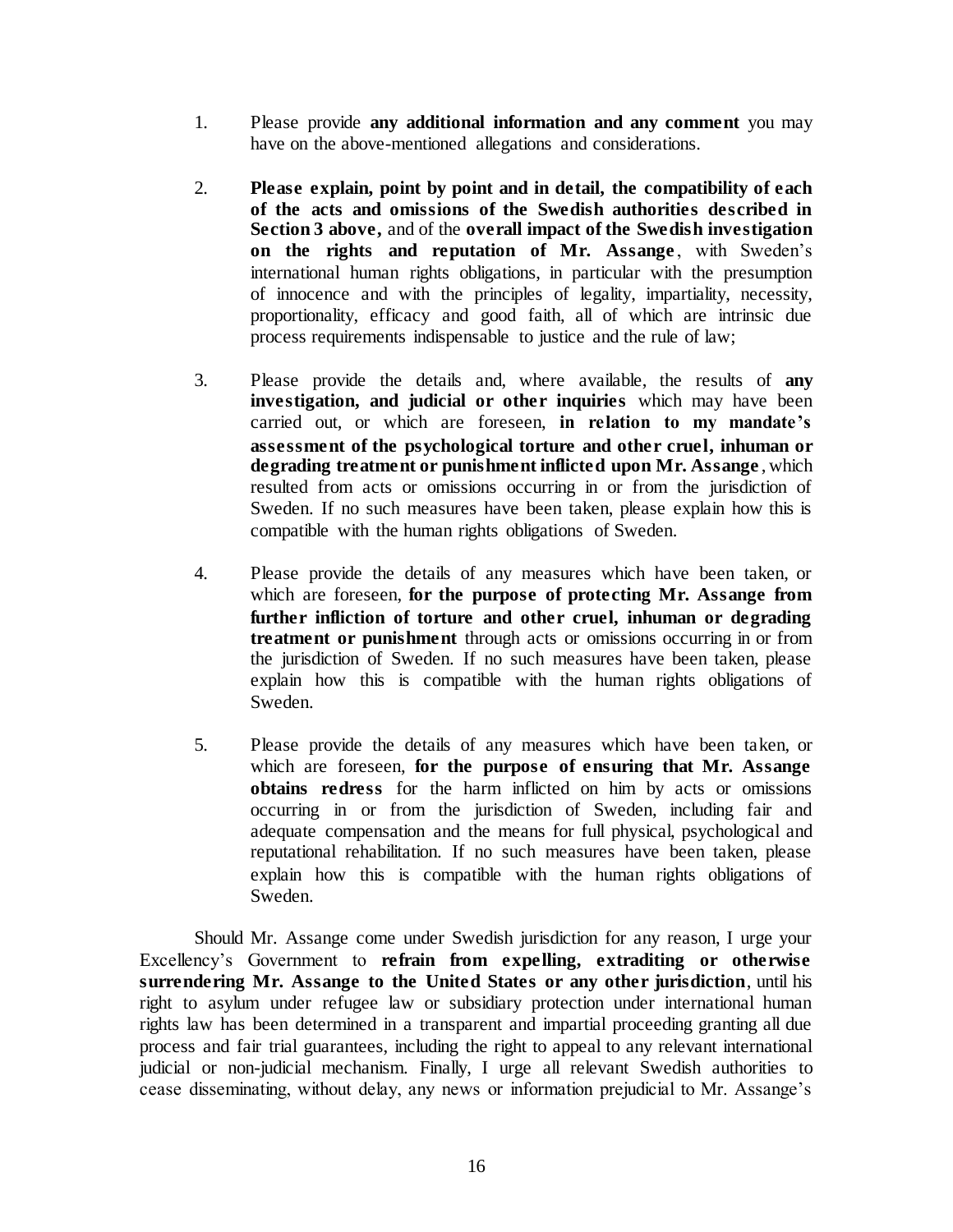dignity and integrity, and to his rights to a fair and impartial proceeding in line with the highest standards of human rights law.

This communication and any response received from your Excellency's Government will be made public via the communications reporting [website](https://spcommreports.ohchr.org/) within 60 days. They will also subsequently be made available in the usual report to be presented to the Human Rights Council.

While awaiting a reply, I urge that all necessary interim measures be taken to halt the alleged violations and prevent their re-occurrence and, in the event that the investigations support or suggest the allegations to be correct, to ensure the accountability of any person(s) responsible for the alleged violations.

Please accept, Excellency, the assurances of my highest consideration.

Nils Melzer Special Rapporteur on torture and other cruel, inhuman or degrading treatment or punishment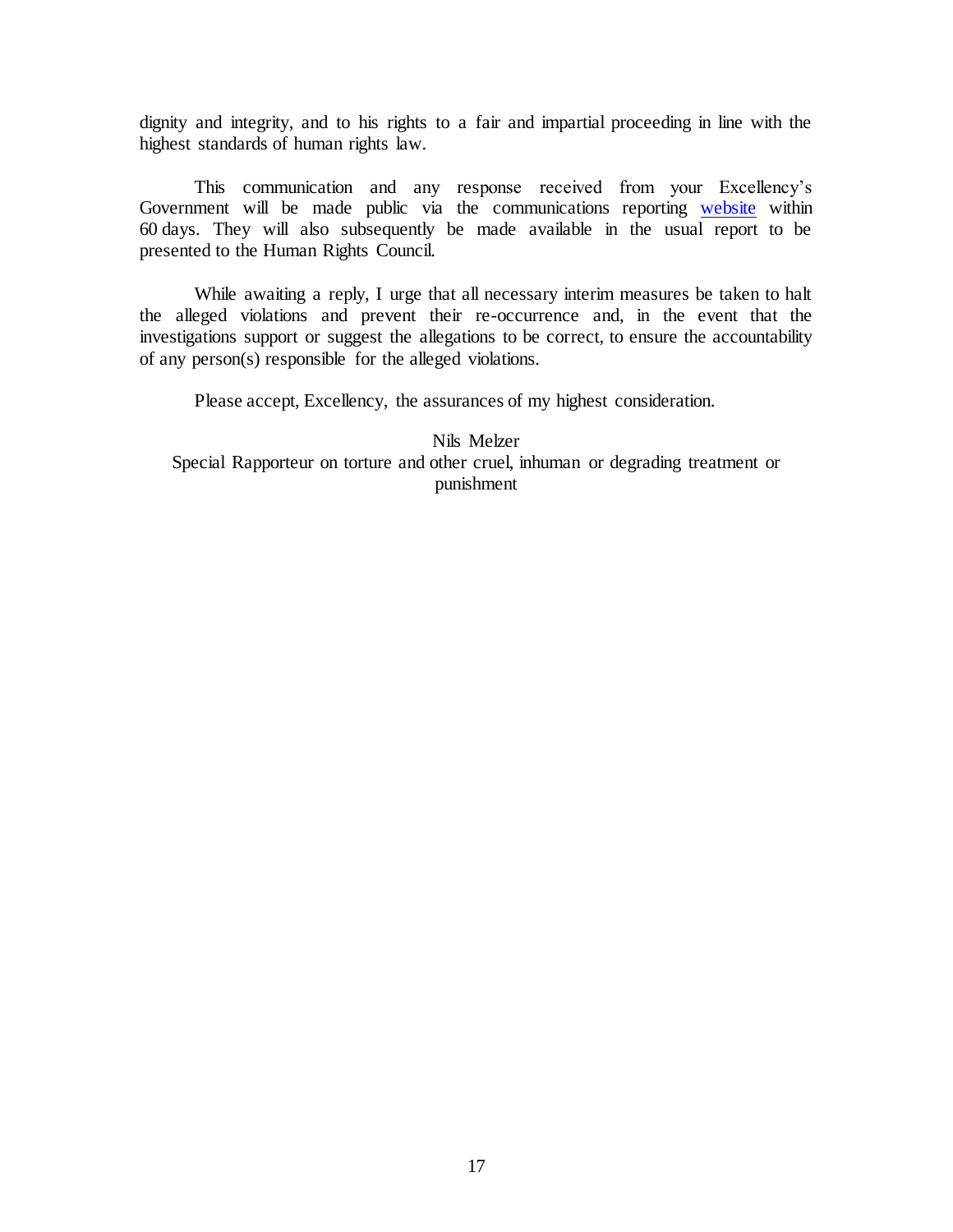### **Annex Reference to international human rights law**

While I do not wish to prejudge the accuracy of the information received, I would like to draw the attention of your Excellency's Government to the relevant international norm and standards that are applicable to the issues brought forth by the situation described above.

The absolute and non derogable prohibition of torture and other cruel, inhuman or degrading treatment or punishment has been codified in articles 2 and 16 of the Convention against Torture and other Cruel, Inhuman or Degrading Treatment or Punishment (CAT), as well as in article 7 of the International Covenant on Civil and Political Rights (ICCPR), which Sweden has ratified on 8 january 1986 and 6 december 1971 respectively.

Article 3 of the CAT provides that, "[n]o State Party shall expel, return ("refouler") or extradite a person to another State where there are substantial grounds for believing that he would be in danger of being subjected to torture"; and that, "[f]or the purpose of determining whether there are such grounds, the competent authorities shall take into account all relevant considerations including, where applicable, the existence in the State concerned of a consistent pattern of gross, flagrant or mass violations of human rights".

This absolute prohibition against refoulement in the CAT is stronger and strengthens the same prohibition in **refugee law**, meaning that persons may not be returned even when they may not otherwise qualify for refugee or asylum status under Article 33 of the 1951 Refugee Convention or domestic law. Accordingly, nonrefoulement under the CAT must be assessed independently of refugee or asylee status determinations, so as to ensure that the fundamental right to be free from torture or other ill-treatment is respected even in cases where non-refoulement under refugee law may be circumscribed.

I would also like to refer to **paragraph 9 of the General Comment No. 20 of the Human Rights Committee** in which it states that State parties "must not expose individuals to the danger of torture or cruel, inhuman or degrading treatment or punishment upon return to another country by way of extradition, expulsion or refoulement."

I would also like to draw the attention of your Excellency's Government to **paragraph 7 of the Resolution A/RES/70/146 of the UN General Assembly** which urges States "not to expel, return ("refouler"), extradite or in any other way transfer a person to another State where there are substantial grounds for believing that the person would be in danger of being subjected to torture, stresses the importance of effective legal and procedural safeguards in this regard, and recognizes that **diplomatic assurances**, where given, do not release States from their obligations under international human rights, humanitarian and refugee law, in particular the principle of non-refoulement."